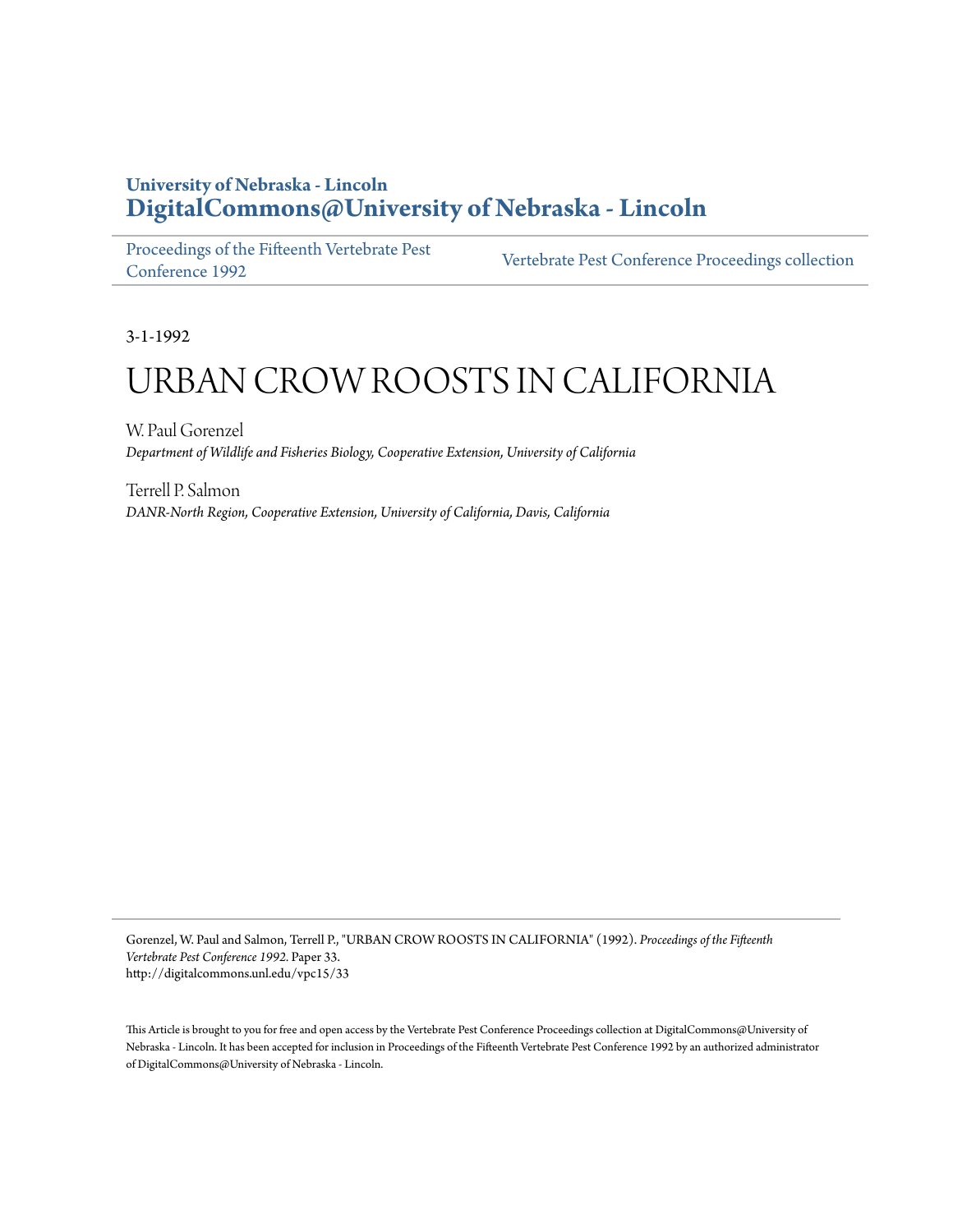# **URBAN CROW ROOSTS IN CALIFORNIA**

**W. PAUL GORENZEL,** Department of Wildlife and Fisheries Biology, Cooperative Extension, University of California, Davis, California 95616

**TERRELL P. SALMON,** DANR-North Region, Cooperative Extension, University of California, Davis, California 95616

ABSTRACT: We reviewed the historical and current status of the American crow (*Corvus brachyrhynchos*), urban crow roosts and control efforts in California. Crows aggregate in traditional winter roosting areas. In the late 1930s most crows in California roosted in the Sacramento Valley in rural locations. Crow roosts were not a concern except for potential damage to adjacent farmlands. From the 1960s through 1980s crows colonized urban areas for nesting and winter roosting. A phone survey of vertebrate pest management officials indicated all known roosts were in urban areas, with most occurring in the Sacramento Valley. From 1970 to 1989 the winter crow population in the Central Valley of California doubled, with more crows found in the Sacramento Valley than the San Joaquin Valley. In the late 1980s crows in a traditional roost area in Yuba City, Sutter County, increased to 1 million birds. Political pressure prevented attempts at population reduction in 1991 and 1992 and led to examination of non-lethal techniques to disperse crows from urban roosts. Methods and materials tested included mylar tape, strobe lights, netting, monofilament lines, eyespot balloons, pyrotechnic devices, water-misters, sticky repellents, and taped crow and owl vocalizations. Qualitative evaluations by residents and local officials indicated strips of mylar tape tied on branch tips and pyrotechnic devices were relatively effective in dispersing crows.

> Proc. 15th Vertebrate Pest Conf. (J. E. Borrecco & R. E. Marsh, Editors) Published at University of Calif., Davis. 1992

# INTRODUCTION

The American crow (*Corvus brachyrhynchos*) in California is a common to abundant, yearlong resident of coastal regions, the Central Valley, and foothills of the Sierra Nevada. Crows are summer residents of the northeastern portion of the state and at higher elevations of the Sierra Nevada, and arc absent from desert habitats (Green 1990). Crows are communal roosters in the fall and winter.

Although crows damage a number of agricultural crops in California (e.g., Clark 1986:707-1, Salmon et al. 1986, Simpson 1972), in recent years public agencies have received an increasing number of crow roost complaints in urban locations. Most complaints concern the fouling of yards, walkways, buildings, and vehicles beneath and near roosts and the perceived health hazard from the fecal droppings. Noise from crow vocalizations in staging areas and roosts, especially in the early morning hours, contributes to the nuisance factor. Control techniques commonly used to control birds in rural or agricultural areas (e.g., shooting, trapping, poisoning, or frightening with noise-making devices) have been inappropriate for cities, unacceptable due to public opinion, or are not allowed by local ordinances. Consequently, efforts to control roosts have led to the exploration of innovative control techniques.

Our objectives were to describe the historical and current status of crow populations and urban crow roosts in California and to present as a case history the crow roost problem and control efforts in Yuba City, Sutter County.

## METHODS

# Historical and Current Status

We reviewed scientific and popular literature for historical and recent accounts of crow roosts. We surveyed personnel from the USDA - APHIS ADC, California Department of Food Agriculture, county departments of agriculture and health, and local agencies by telephone to identify recent urban crow roosts and control efforts. In random searches along streets of Davis and Woodland in Yolo County from

September 1991 to February 1992 we identified crow roosts based on accumulations of fecal droppings and regurgitated pellets. We noted the species of trees used as roosts.

# Population Changes

Christmas Bird Counts (CBC) were used to examine changes in winter crow populations in the Central Valley of California during a 20-year period (1970-1989) and to compare population levels between the northern portion (Sacramento Valley, n=7 count areas) and the southern portion (San Joaquin Valley, n=4 count areas) of the Central Valley. We followed the recommendations of Butcher and McCulloch (1990) regarding the effect of observer effort on the number of birds counted and the need to standardize observer effort. Party-miles were used as a measure of observer effort. Partymiles are heavily influenced by the amount of time spent in a car and are most useful for conspicuous species, such as crows, that can be spotted from cars (Butcher and McCulloch 1990:121). NCSS (Hintz 1990) was used for statistical analyses. We used parametric tests when assumptions of normality and equal variances were met or substituted a nonparametric analogue.

#### Case History-Yuba City

Information on crow roosts and past control efforts in Yuba City was obtained from written reports and by interviewing Sutter County Department of Agriculture personnel. In the winter of 1991-1992 we observed the installation and field trials of crow control devices in Yuba City by Sutter County personnel. Qualitative evaluation of field trial results on a scale of 1 to 10 (10 best) was undertaken by residents at the test sites and by Sutter County personnel.

# RESULTS

# Historical Status

The American crow is widely distributed throughout the United States and southern Canada. Migratory in some parts of its range, crows move southward from Canada and north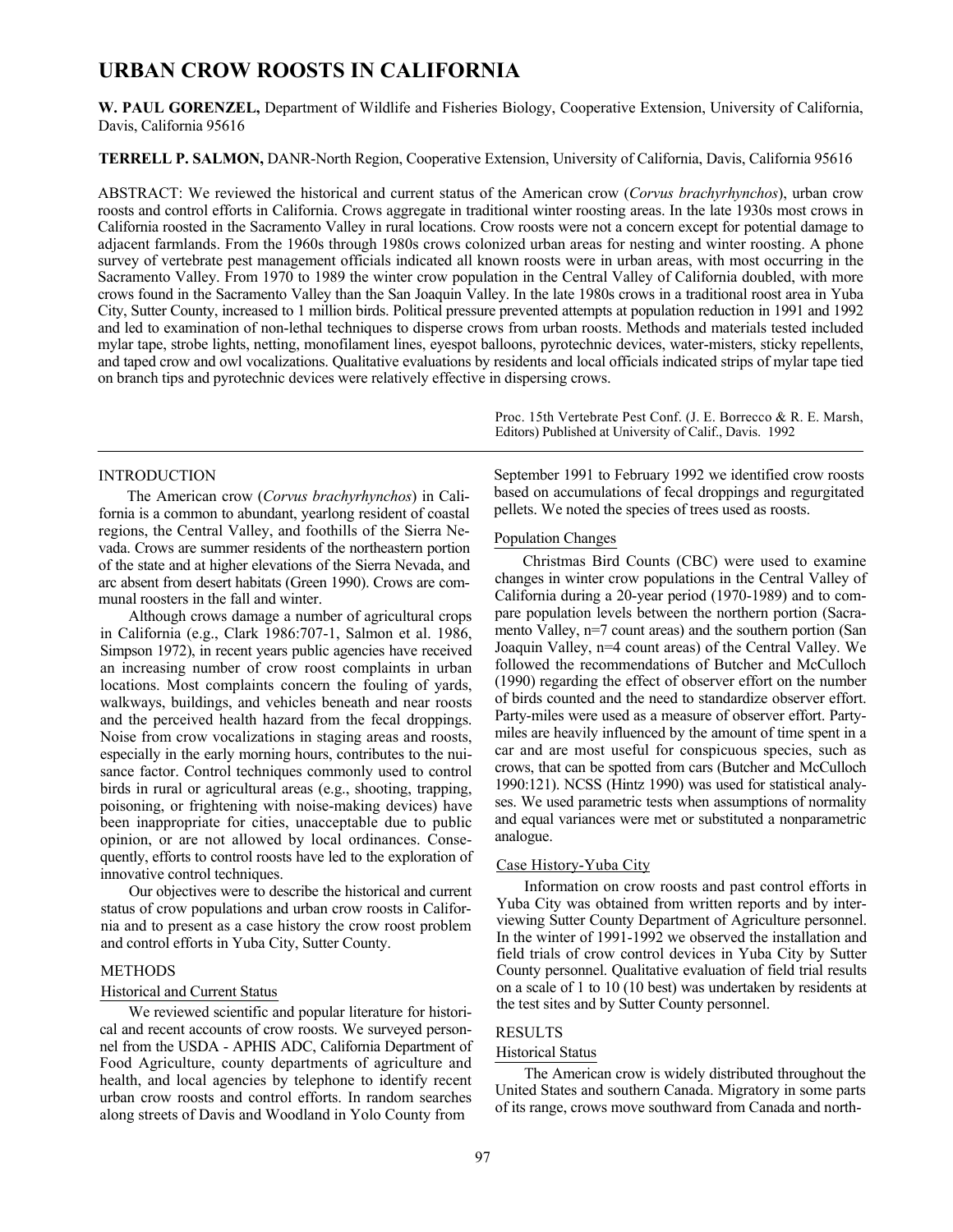ern portions of the United States and join resident crows on wintering areas. Crows aggregate in communal roosts in fall and winter, with most located between the 35th and 40th parallels. The most highly concentrated wintering populations occur along river valleys with open water during the winter, including the Snake, Rio Grande, Arkansas, Missouri, Mississippi, Ohio, and Cumberland rivers (Root 1989:162, Madson 1976:58). The number of crows occupying roosts may exceed 1,000,000 birds (e.g., Iams 1972). Crows use both deciduous and evergreen trees as roost sites. Kalmbach (1915:87) stated pines (*Pinus* spp.) and other evergreens are most frequently chosen, although oaks (*Quercus* spp.), maples (*Acer* spp.) are commonly used. Accounts from the 1790s and early 1800s reported crows roosting on reeds on an island in Delaware Bay (Rhoads 1886:693).

The general localities of roosts are traditional in that crows return year after year, although there may be frequent shifts among individual trees or groves. Emlen (1938) documented crows using 7 winter roosts in New York state for >25 years, 5 roosts for >40 years, and 1 roost for >125 years. Emlen (1940) identified 68 roost areas in California during the winter of 1937 - 1938 and estimated a total population of 82,000 birds. Most roosts were <1000 birds and were located along river drainages of the coastal region. The Sacramento Valley had 6 major roost areas with about 50,000 birds, well over half the state's total. Within the Sacramento Valley most crows were in or near Sutter County. In contrast, the San Joaquin Valley had only 6% of the state's crows in 8 small roosts. Emlen found a traditional use of California roosts similar to that in New York state, with some roosts occupied for at least 50 years.

Crows were the focus of studies in the 1890s and early 1900s by federal agencies (Barrows and Schwarz 1895, Kalmbach 1915, 1939). The food habits of crows in relation to agricultural damage were of particular interest. These early studies described roosts and roosting behavior, and considered roosts a potential problem only due to the proximity of surrounding farmlands and the damage that might occur in the agricultural lands. None of these studies, nor Emlen (1938, 1940), described roost damage (e.g., droppings) as a problem. This lack of concern was due to the rural rather than urban nature of the roosts. Supporting the contention that crows were not using cities as communal roosts at that time Kalmbach (1915:99) stated that crow roosts are "one of the most wonderful of bird phenomena still existing in close proximity to large cities" and that even though "the lines of flight pass daily over metropolitan districts during the winter months, only an extremely small proportion of the populace realizes their significance." Kalmbach implied that roosts are close to but not in urban areas, and considered them a most interesting wildlife phenomena rather than a potential urban problem.

In the 1970s and 1980s articles in the popular literature described increased use by crows of urban areas for feeding, nesting, and roosting. Grant (1973) described crows commonly feeding in public places, using lawn sprinklers, and flying about in large flocks and stated the crow population was increasing in urban areas in southern California. Clark (1976) reported on roost problems in a Sacramento residential neighborhood. Gilbert (1988) noted that within a 96 km radius of his home in Pennsylvania, 6 out of 7 crow roosts were in the Baltimore-Washington metropolitan area. Each

of the urban roosts was close to a shopping center, which offered convenient sources of food and security from recreational gunning. In Canada, Houston (1980) noted crows first nested in 1968 in Saskatoon, Saskatchewan, and observed a shift in the fall congregations of migrating crows from just outside the city limits to residential areas within the city in 1978.

The urbanization of crows described in articles of the 1970s and 1980s was attributed to the safety from shooting at roost sites. Knight et al. (1987) found differences in the behavior of urban vs. rural crows consistent with the idea that in areas of low persecution (e.g., cities where ordinances prohibit the discharge of firearms) crows habituate to humans, and in areas of high persecution crows show avoidance behavior to humans. For example, urban crows allowed a close approach by humans to nests averaging 22 m  $\pm$ 17 SD before flying off. Rural (and presumably hunted) crows flew from nests at an average distance of 200 m  $\pm$ 110 SD, a distance out of gun range and one which would give a human few clues in finding a nest. Knight et al. (1987) suggested that the recent colonization of cities by nesting crows may in part be a response to different levels of persecution in urban and rural areas.

#### Population Changes

Analyses of crow numbers from CBC in the Central Valley showed no relation between the number of crows counted and observer effort ( $r^2 = 0.097$ ,  $P = 0.18$ ). During the 1970-1989 period observer effort measured in party-miles per count, which averaged 338.8 mi.±7.5 SE, showed a decreasing trend ( $\mathbf{r}^2 = 0.355$ ,  $\mathbf{P} = 0.006$ ,  $\mathbf{y} = 7036.069 - 3.383\mathbf{x}$ , where y=average number of party-miles per count and x=year). The lack of a relationship between observer effort and the number of crows (e.g., increased effort did not result in increased crow counts) indicated the number of crows reported from CBC could be used without any modifications for estimates of relative abundance.



Figure 1. Average number of American crows per Christmas Bird Count (left axis) and per party-mile (right axis) for the Central Valley of California, 1970 - 1989. Solid straight line and dashed straight line represent regression lines for average number of crows per Christmas Bird Count and per party-mile, respectively.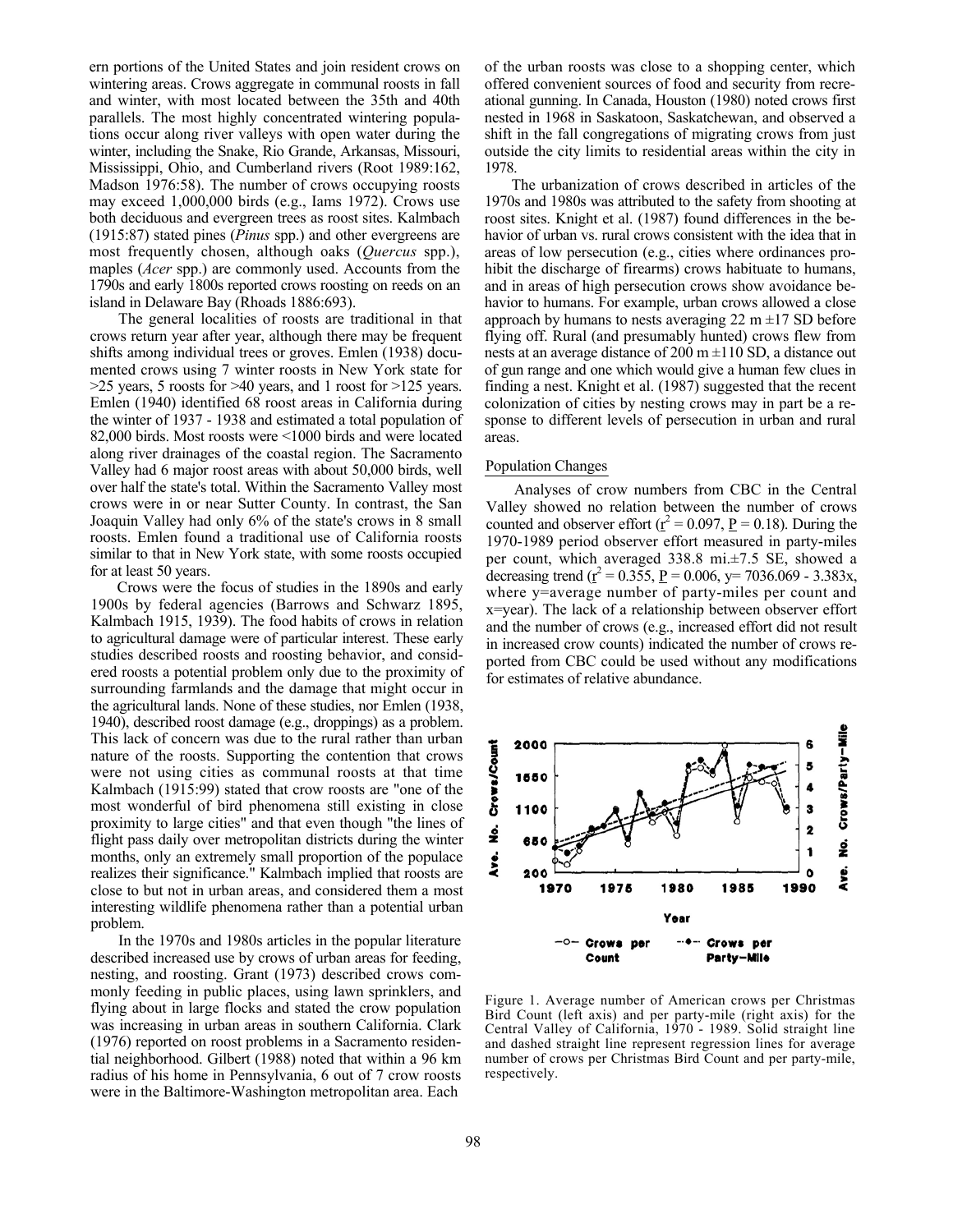There was an increasing trend (Fig. 1) in the number of crows counted in the Central Valley from 1970 to 1989  $(\underline{r}^2 = 0.508, \underline{P} < 0.001, y = (-111,420) + 56.834x,$  where y = average number of crows per count and  $x = year$ ). The average number of crows counted from 1970 to 1979 ( $\overline{x}$  = 772.4,  $SE = 104.2$ ) nearly doubled during the 1980-1989 period  $(\overline{\mathbf{x}} = 1391.8, \, \mathbf{SE} = 121.6, \, \mathbf{t} = -3.87, \, \mathbf{P} = 0.0006)$ . Despite decreasing observer effort, the number of crows per partymile increased (Fig. 1,  $r^2 = 0.610$ ,  $P < 0.001$ ,  $y = (-393.975) +$ 0.20lx, where  $y =$  average number of crows per party-mile and  $x = year$ ). The average number of crows/party-mile doubled (Mann-Whitney test,  $z = -3.175$ ,  $P = 0.002$ ) from an average of  $2.2 \pm 0.3$  SE during 1970 to 1979 to  $4.4 \pm 0.4$  SE during 1980 to 1989.

Crow numbers increased in the Sacramento and San Joaquin valleys during 1970 - 1989 (Fig. 2,  $r^2 = 0.344$  and 0.577,  $\underline{P} = 0.007$  and <0.001,  $y = (-111162.9) + 56.872x$  and  $y = (-113332.4) + 57.493x$ , respectively, where  $y =$  average number of crows per count and  $x = year$ ). The pattern of change differed between areas with a general upward trend in the Sacramento Valley from 1970 but little change in crow numbers from 1970-1980 in the San Joaquin Valley, with noticeable increases thereafter. More crows were counted (Wilcoxen test,  $z = 3.88$ ,  $P = 0.0001$ ) in the Sacramento Val-



Figure 2. Average number of American crows per Christmas Bird Count for the Sacramento Valley and the San Joaquin Valley in California, 1970 - 1989. Stippled lines represent regression lines.

ley ( $\overline{x}$  = 1414.4 ± 128.4 SE) than in the San Joaquin Valley  $(\overline{x} = 475.6 \pm 100.1$  SE).

# Current Status

Phone surveys of vertebrate pest management officials  $(n = 14)$  indicated most known roosts were in the Sacramento Valley (Table 1). Roosts generally become known to these personnel when property-owner complaints were lodged with the appropriate public agency. No rural roosts were identified by any of the survey participants.

Newspaper accounts described the annual occurrence of local crow roosts and control efforts in the city of Davis (MacDuff 1986, Yusavage 1991), Woodland (Bristow 1989), Yuba City (Anonymous 1988, Sullivan 1988, Lindelof 1989), and Hanford (Pratter 1989). Control efforts in Davis consisted of hanging ceramic owl decoys and attempting to attract barn owls to nest boxes. Residents of Woodland were advised by an animal care expert at a public meeting to scare crows with loud noises, clapping hands, screaming, cap guns, and by spraying flocks with a garden hose. Control techniques considered by the Hanford city council included scaring with bird bombs, killing with shotguns, and tree pruning.

We identified 198 individual trees used as crow roosts in Davis and Woodland. Most roosts we identified (58%) were in deciduous trees including alders (*Alnus* spp.), sycamores (*Platanus* spp.), mulberries (*Morus* spp.), oaks (*Quercus*  spp.), elms (*Ulmus* spp.), or ashes (*Fraxinus* spp.). In late August and early September, when crows began roosting in Davis and Woodland (W. P. Gorenzel, pers. observ.), the deciduous trees were fully leaved. Crows continued to roost on deciduous trees after leaf-fall. Evergreen trees used as roosts included pines (*Pinus* spp.), redwoods (*Sequoia* spp.), deodar cedars (*Cedrus deodara),* cork oaks (*Quercus suber),*  and olives (*Olea europa).*

# Case History - Yuba City

Yuba City in Sutter County (population 27,437, 1990 census) and its twin city, Marysville in Yuba County (population 12,321), are located on opposite shores of the Feather River in the center of the Sacramento Valley. The surrounding rural lands were intensively farmed and produced toma-

| Table 1. Locations in California of urban crow roosts during winter of 1991 -1992 as |  |
|--------------------------------------------------------------------------------------|--|
| identified by vertebrate pest control personnel.                                     |  |

| Region             | County     | City       |
|--------------------|------------|------------|
| Sacramento Valley  | Yolo       | Davis      |
| Sacramento Valley  | Yolo       | Woodland   |
| Sacramento Valley  | Sacramento | Sacramento |
| Sacramento Valley  | Colusa     | Williams   |
| Sacramento Valley  | Yuba       | Marysville |
| Sacramento Valley  | Sutter     | Yuba City  |
| Sacramento Valley  | Butte      | Chico      |
| San Joaquin Valley | Kings      | Hanford    |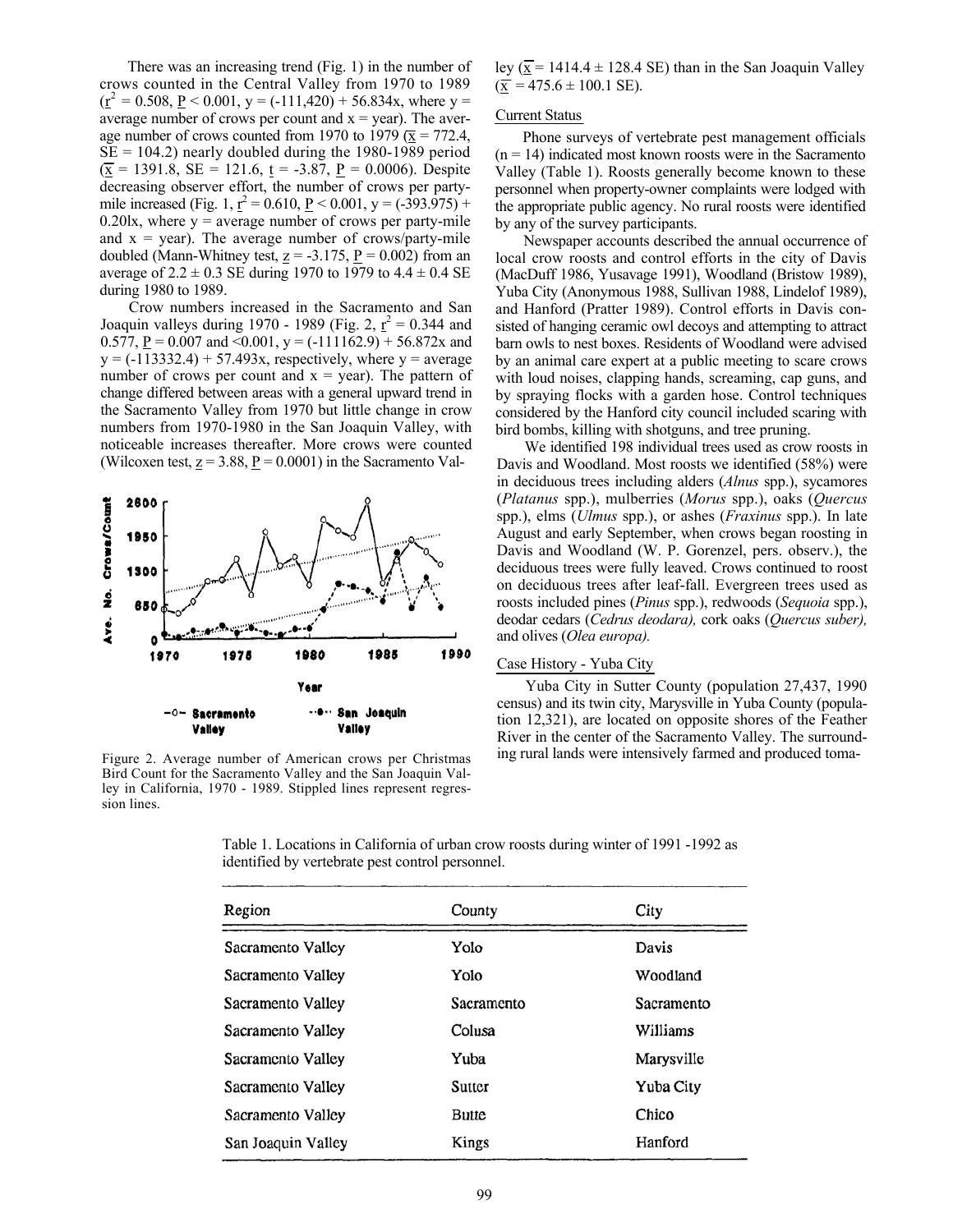toes, rice, almonds, walnuts, peaches, plums and prunes.

Crows have roosted in the vicinity of Yuba City since at least the mid-1930s (Emlen 1940). County Department of Agriculture personnel recall crows roosting in orchards on the west side of Yuba City since the 1950s (M. Furula pers. commun.). Crow roosts were located in several orchards and the main roosting period normally ran from November to March. As Yuba City expanded in the last 20 years, roost sites were removed as agricultural lands were converted to residential and commercial uses. In the 1980s roosting crows became concentrated in an 8.1 ha block of English walnuts on the edge of Yuba City's urban development. Crows used the 1.6 ha roof of the nearby Sunsweet fruit-processing facility as a pre-roost staging area. Crows flew from the Sunsweet roof to the primary roost site in the walnuts with darkness.

In the spring and summer of 1987 local growers voiced concerns about the crow population and increasing crop damage. A questionnaire survey of growers ( $n = 145$ ) about crows indicated damage to almonds, walnuts, prunes, and peaches, and poor control with conventional techniques such as shooting and propane cannons (J. Hasey and T. P. Salmon, unpub. ms.).

In response to survey results and additional concerns state and local officials suggested population reduction by baiting as one approach. The rationale for baiting included: 1) an increasing crow population; 2) damage to crops and breakage of orchard tree branches used as roosts; 3) the ineffectiveness and dissatisfaction with available control techniques; 4) an increasing number of urban complaints due to fecal droppings on machinery, buildings, vehicles, and sidewalks from residents in the immediate area of the walnut orchard roost. Health and sanitation concerns were voiced by residents and Sunsweet officials.

In March 1988 the California Fish & Game Commission authorized regulatory changes permitting the use of registered toxicants by government officials to take American crows. Baiting began in March 1988 with the objective of reducing the crow population 25 to 50% (Anonymous 1988). The crow population was estimated at 500,000 birds at the start of baiting (J. Clark and K. Harvey, CDFA, pers. observ.).

The staging area on the Sunsweet Plant roof was used for baiting because it was isolated, secure, and pre-baiting observations noted only pigeons and no other nontarget birds. After a 5-day prebaiting period Starlicide<sup>®</sup> (3-chloro-p-toluidine hydrochloride, or DRC-1339) on cracked corn was scattered on the Sunsweet roof. Crows died 24 to 32 hours after ingesting the toxic bait. Patrols picked up dead crows at the roost and at a few sites up to 16 km from the roost. The total number of crows killed is unknown. Baiting ended when crow numbers at the roost decreased, possibly in part due to seasonal dispersal to breeding areas. Operational personnel suggested control was less successful than desired due to the late start in baiting.

In fall 1988 the primary crow roost near the city was destroyed when the walnut orchard was removed for residential development. Crows established new roosts in nearby residential and commercial areas. Subsequently many crow complaints were filed with county and city agencies.

In February 1989 baiting was again undertaken with Starlicide at the Sunsweet plant. Notification was given in public meetings and the local press about the baiting and its objectives. County personnel at that time estimated the crow

population at 1 million birds. The kill was estimated by a county official at 100-300 birds/day, with ≥1500 in the first 2 weeks (Associated Press 1989).

To provide relief for an affected neighborhood in another part of the city, the county and USDA-APHIS coordinated a dispersal trial using screamers, pyrotechnic devices fired from hand-held pistols. Residents were trained in the proper and safe use of the screamers, and were given pistols and screamers. The screamers were used as needed by the residents to disperse the crows in their neighborhood until 2200 hours each night. Participants recorded observations and screamer use. Local fire and police departments were notified about the program.

From the summer 1989 to spring 1990 local opposition by some residents and animal activists to the baiting program became more vocal and organized. The control program received national media attention with the entrance of an animal rights organization, People for the Ethical Treatment of Animals (PETA)*.* PETA encouraged its members in a letterwriting campaign to local officials and Sunsweet to end the poisoning. Sunsweet was threatened with a national boycott. PETA advocated the use of owl decoys in the residential areas to deter the crows. Under pressure from PETA, Sun Diamond Growers, Sunsweet's parent company, denied the use of its property for any further baiting. With the loss of the bait site, all baiting was terminated in spring 1990. The coordinated dispersal trial using screamers, however, continued for a second year.

During the winter of 1990 - 1991 numerous complaints were again received from residents on the southwest side of Yuba City. Public meetings between residents and government representatives in January and October 1991 plotted strategies to solve the urban crow problem.

As a result of the public meetings the Sutter County Department of Agriculture evaluated a number of materials or methods in field trials during the winters of 1991 and 1992 (Table 2). Mylar tape strips and screamers were judged to be most effective in repelling crows. The mylar strips produced noise as they fluttered in the wind and a changing pattern of reflected light. Crows avoided taped trees; however, there was no area effect as crows landed in adjacent, untaped trees. Residents expressed a high degree of satisfaction with the mylar strips.

Based on the 1991 field trials, the county Department of Agriculture recommended the mylar strips. Due to breakage from wear and entanglement in branches from wind action, mylar strips installed in 1991 were replaced in 1992. Private tree service companies and the Yuba City Parks and Recreation Department installed mylar strips on scores of trees in the winter of 1992. Hourly costs for the private companies ranged from \$85 to \$150/hr, depending on the equipment required. In some cases a 2 hour minimum was required. Severe tree pruning was also used to make some trees unacceptable as roost sites. Additional field trials of a water-mister device, a sticky repellent, taped owl and crow vocalizations, and the USDA-APHIS electronic guard (originally intended for predator control) were under evaluation in 1992.

#### DISCUSSION

Emlen (1938, 1940) has shown that crow roosts are traditional. Crows return to the same wintering areas year after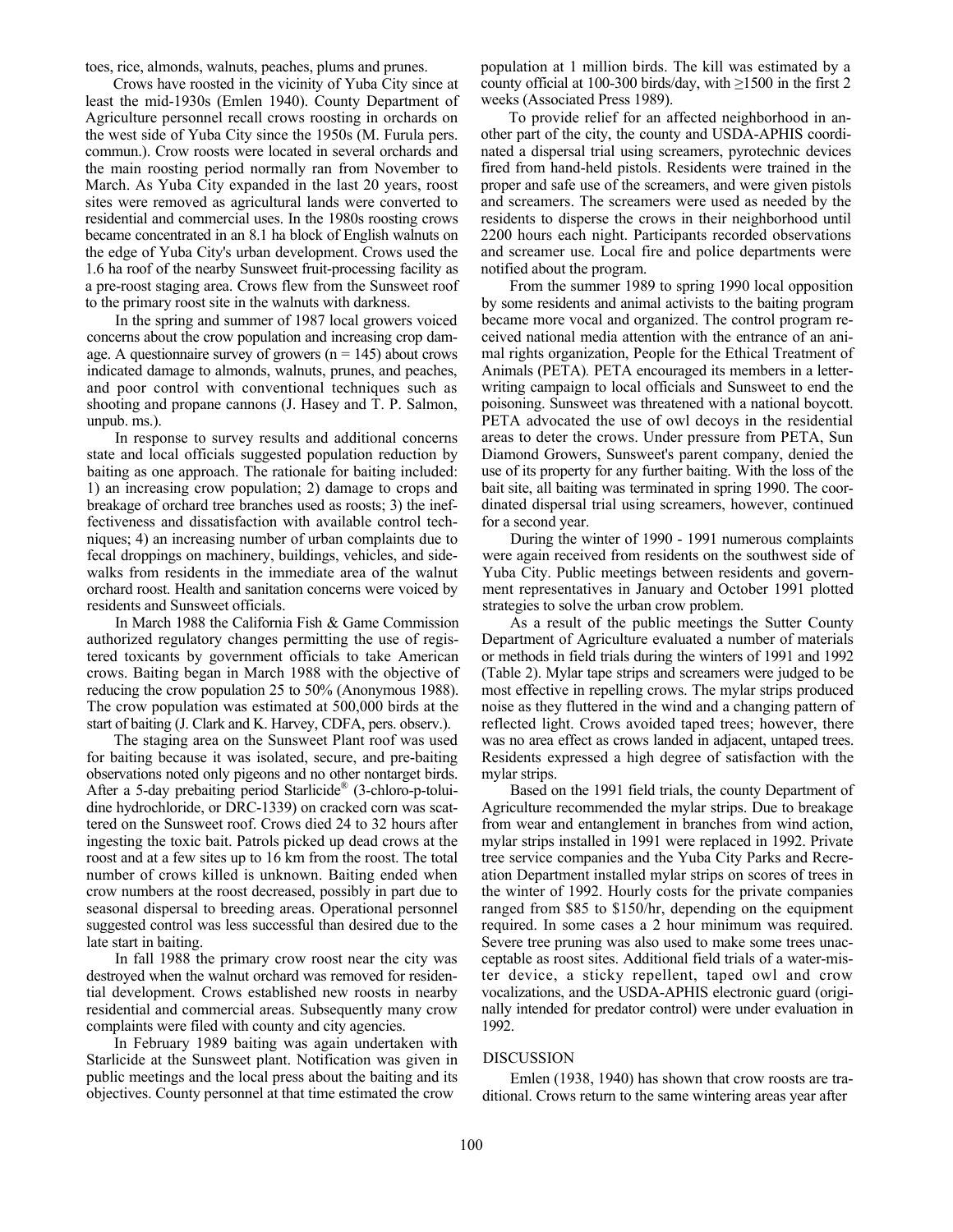Table 2. Control methods and materials tested by the Sutter County Department of Agriculture in 1991 and 1992, with comments on set-up and use, problems noted, control ratings on a subjective scale of 1 to 10 (10 best), and cost for each 6.1 m tree. Costs were calculated on the basis of materials plus \$15.00/hour labor.

| Control Material                      | Installation                                                                     | Problems                                                                | Control<br>Rating | Cost       |
|---------------------------------------|----------------------------------------------------------------------------------|-------------------------------------------------------------------------|-------------------|------------|
| Mylar tape strips                     | 0.6-0.9 m strips tied<br>on branches.                                            | Time consuming to apply;<br>need special equipment<br>for tall trees.   | 9.7               | \$39.41    |
| Mylar tape - long strands             | Criss-cross pattern<br>over tops of trees.                                       | Crows landed at top of tree<br>where tape was tight and<br>didn't move. | 7.5               | \$33.71    |
| Airport strobe light                  | Battery-powered, hung<br>in center of tree.                                      | Not effective if tree has<br>foliage; needs steady<br>power source.     | 8.0               | \$315.75   |
| Flashlight strobe light               | Hung in center of tree.                                                          | Weak light; needs reliable<br>power source.                             | 2.0               | \$45.44    |
| Monofilament lines                    | Criss-cross pattern<br>over tops of trees.                                       | Crows moved between lines.                                              | 1.5               | \$30.65    |
| Plastic netting                       | Draped over top and<br>sides of tree.                                            | Cherry-picker required; crows<br>roosted on net.                        | 3.5               | \$156.58   |
| Eyespot balloons                      | Tethered to over-<br>hanging pole.                                               | Will not hold helium; must<br>be hung above tree;<br>crows roosted.     | 1.5               | \$117.55   |
| Mylar party balloons                  | Handpainted eyespots;<br>tethered to over-<br>hanging pole.                      | Must be hung above tree;<br>frequent maintenance<br>needed.             | 1.5               | \$61.25    |
| Screamers and pistol                  | Fired as needed when<br>birds approach.                                          | Noise ordinance limits use;<br>crows flew in after 2200<br>hours.       | 9.0               | \$2.75/day |
| USDA electronic guard                 | Unit hung in center of<br>tree; siren muffled.                                   | Cherry-picker required for<br>tall trees.                               | 1.0               | \$250/unit |
| Water-mist sprayer <sup>a</sup>       | Mist nozzle at top of tree<br>hooked to drip irriga-<br>tion line & garden hose. | Cherry-picker required for<br>tall trees.                               |                   |            |
| Sticky repellent <sup>a</sup>         | Brushed on tree limbs.                                                           | Cherry-picker required for<br>tall trees.                               |                   |            |
| Taped owl and crow calls <sup>a</sup> | Played on tape player<br>as needed.                                              |                                                                         |                   |            |

<sup>a</sup>Devices installed in 1992 and still under evaluation.

year. Emlen speculated that crows have an innate drive to adhere to a definitely prescribed winter range despite the presence of preferred foods, cover, water, and other attractive habitat features elsewhere. This suggests that removal of a grove of trees used as a "traditional" roost will not cause crows to leave the general area. Crows in Yuba City moved to the closest suitable trees when the "traditional" primary roost was removed. The definition of a traditional roost should thus encompass large geographic areas, such as a city, county, or region, rather than individual groves of trees.

We did not analyze CBCs from coastal or southern regions of California; however the present distribution of wintering crows in California is probably similar to that described by Emlen (1940). This assertion is supported by the locations of known problem roosts; almost all are in the Sacramento

Valley. Also in agreement with Emlen (1940), we found more crows in the Sacramento Valley than the San Joaquin Valley during the 1970 - 1989 period.

There appears to have been an urbanization of crows, with increased nesting in cities and a shift from rural to urban roosts. We suggest this phenomenon occurred in California and other parts of North America in the 1960s. Crows should now be considered as urban wildlife, much as are raccoons (*Procyon lotor*)*,* striped skunks (*Mephitis mephitis*)*,* or even coyotes (*Canis latrans*) in some areas of California.

Cities today in the Central Valley are well forested with mature trees of many different species. Trees in these urban areas may represent the best roosting habitat in a landscape dominated by intensive agriculture. Based on our preliminary surveys of roost trees and the different species selected in